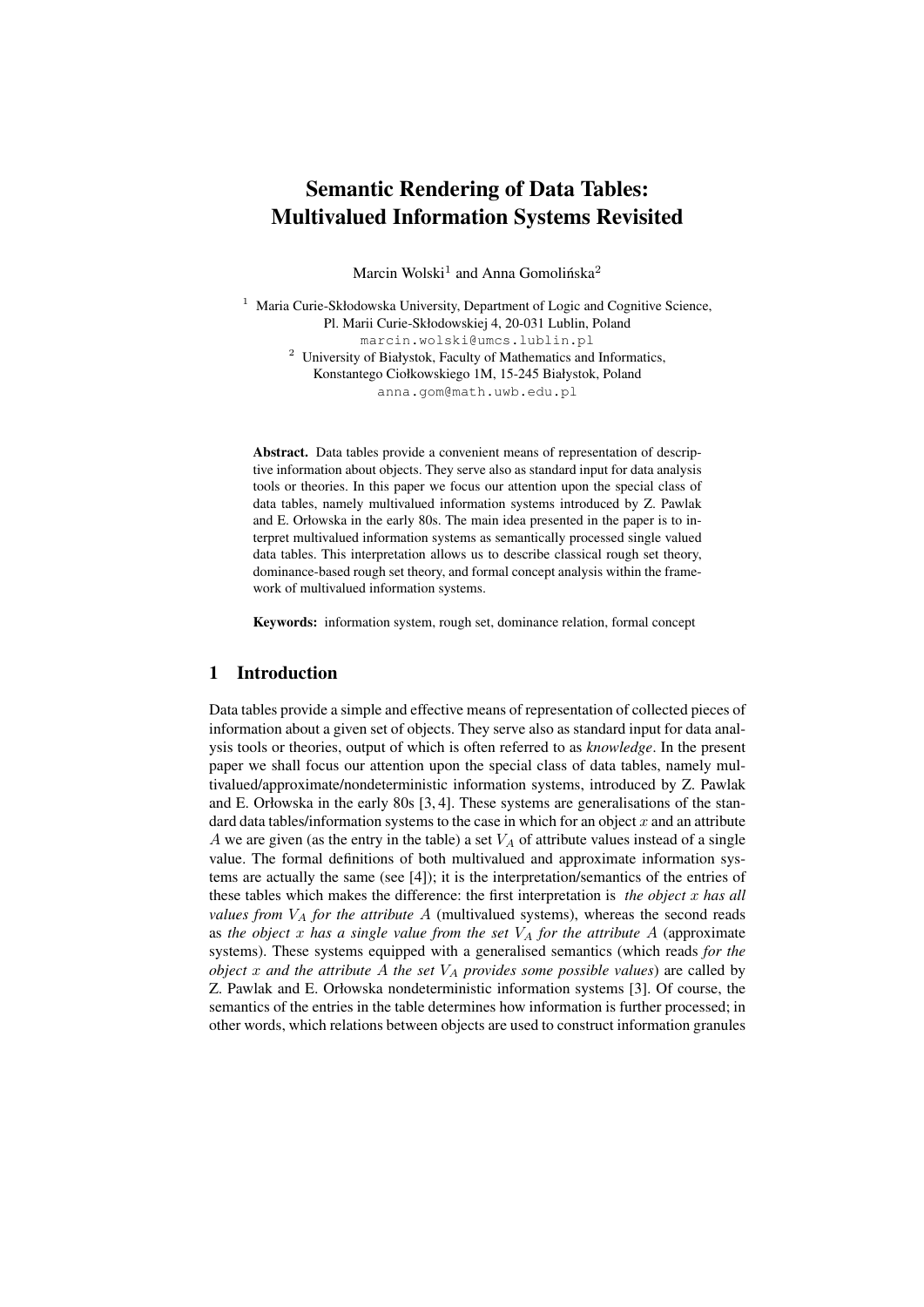### M. Wolski, A. Gomolińska

being the building blocks of knowledge. The main concern of [4] is the informational indiscerniblity between objects (an equivalence relation), whereas the main focus of [3] are the information inclusion and the informational connection (a preorder and a tolerance relation, respectively).

The main novelty of the present paper consists in taking multivalued information systems as semantically enriched single valued data tables; this idea can be summarised by the following equation:

 $data$  table  $+$  semantics  $=$  multivalued information system.

Thus multivalued information systems represent semantically processed data. We start our study with some standard data tables used in the leading theories of data analysis: single valued information systems from rough set theory (RST) [4–6], single valued information systems enriched by dominance relations taken from dominance based rough set theory (DRS) [7, 8], and formal contexts from formal concept analysis (FCA) [1, 9]. Then we provide these structures with some specific interpretation/semantics. To this end we use *scales* from FCA, which are tools to convert a multivalued formal context (which is actually a standard information system) into a (single valued) formal context. We are going to employ these scales in order to obtain multivalued information systems. Then we focus upon informational relations of indiscerniblity and inclusion. These steps allow us to consider RST, DRS, and FCA within a single conceptual framework of multivalued information systems and to emphasise how these theories differ semantically. Finally, we shall discuss different interpretations of RST, DRS, and FCA based operators in the context of John Stuart Mill inductive reasoning [2].

# 2 Data Tables and Semantics

In the present section we discuss different forms of data tables considered in the leading theories of data analysis: rough set theory (RST) [4–6], dominance based rough sets (DRS) [7, 8], and formal concept analysis (FCA) [1, 9]. Of course, apart from data tables (input), each theory provides special tools to process the tables and produce some meaningful output. However, in the present section we shall discuss only tables, whereas the ways they may be further processed will be presented in the next section.

Definition 1 (Formal Context [1, 9]). *A formal context is a triple* (U, Att, R)*, where* U is a set of objects, Att a set of binary attributes and  $R \subseteq U \times Att$ .

If an object x stands in the relation R to A, then we mark it in the data table by  $\mathsf{X}$ . Table depicted by Fig. 1 presents a very simple context; Bob is a good mathematician whereas Agnes is not; on the bright side, she is rich.

**Definition 2** (Information System [3, 4]). A quadruple  $\mathcal{I} = (U, Att, Val, f)$  is called *an* information system*, where:*

- *U is a nonempty finite set of objects,*
- *A is a nonempty finite set of attributes,*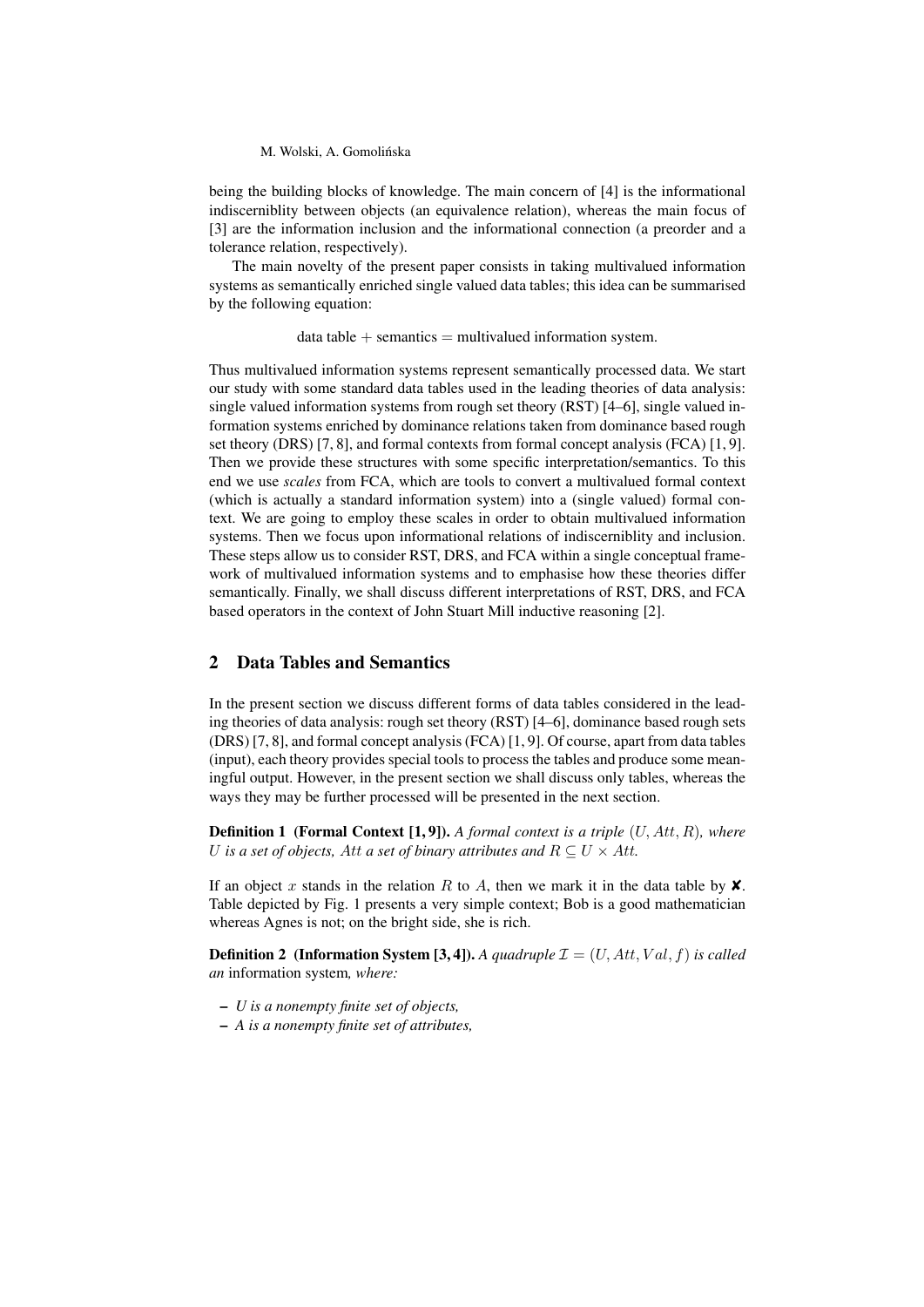|              | good mathematician rich |   |
|--------------|-------------------------|---|
| Steven       |                         |   |
| <b>B</b> ob  |                         | x |
| <b>Agnes</b> |                         | x |

Fig. 1. A simple formal context

- $-V = \bigcup_{A \in Att} Val_A$ , where  $Val_A$  is the value–domain of the attribute A, and  $Val_A \cap Val_B = \emptyset$ , for all  $A, B \in Att$  (the last condition is not necessary, yet *it is mathematically convenient*)*,*
- $f : U \times Att \rightarrow Val$  *is an information function, such that for all*  $A \in At$  *and*  $x \in U$  *it holds that*  $f(x, A) \in Val_A$ .

*If* f *is a partial function then the information system* I *is called* incomplete*. If the codomain of* f *is the powerset of* V al*, then the system is called* multivalued*.*

In what follows we shall confine our attention to the complete information (a simple example is depicted by Fig. 2) systems and their multivalued version being the result of scaling.

|        | $ mathematician (1-6) $ | rich                   |
|--------|-------------------------|------------------------|
| Steven |                         | $\vert$ \$ 0.1 million |
| Bob    |                         | $\vert$ \$ 0.8 million |
| Agnes  |                         | \$1 million            |

Fig. 2. An information system

Definition 3 (Dominance-Based Data Table [7, 8]). *A dominance-based data table is a system*  $\mathcal{I} = (U, Att, Val, f, \leq_D)$ *, where*  $(U, Att, Val, f)$  *is an information system such that all attribute values are real numbers. Let us define:*  $x \leq_A y$  *iff*  $f(A, x) \leq$  $f(A, y)$ *, for*  $x, y \in U$ *. Then*  $x \leq_D y$  *iff*  $x \leq_A y$  *for all*  $A \in Att$ *.* 

Thus, information systems allow one to be more specific about the meaning of attributes. In the case of dominance-based data tables, we additionally assume that the attribute values are comparable with respect to some complete order. If  $f(A, x) \leq$  $f(A, y)$ , then we say that y *is at least as good as x with respect to A*. If y is at least as good as x with respect to all attributes then we say that y *dominates* x.

Of course, any information system may be converted into a formal context. The easiest way of doing this is called in FCA a *nominal scaling*. Formally, a scale for A is a formal context  $(Val_A, Val_A, R_A)$  having  $Val_A$  as both the set of objects and the set of attributes. We also assume that the identity  $id_{Val_A}$  is included in  $R_A$ . After scaling each pair attribute-value  $(A, v)$  is regarded as a separate attribute of the new context  $C_I = (U, \{(A, v)\}_{A \in Att \ v \in Val_A}, R)$ . For the fundamental relation in rough set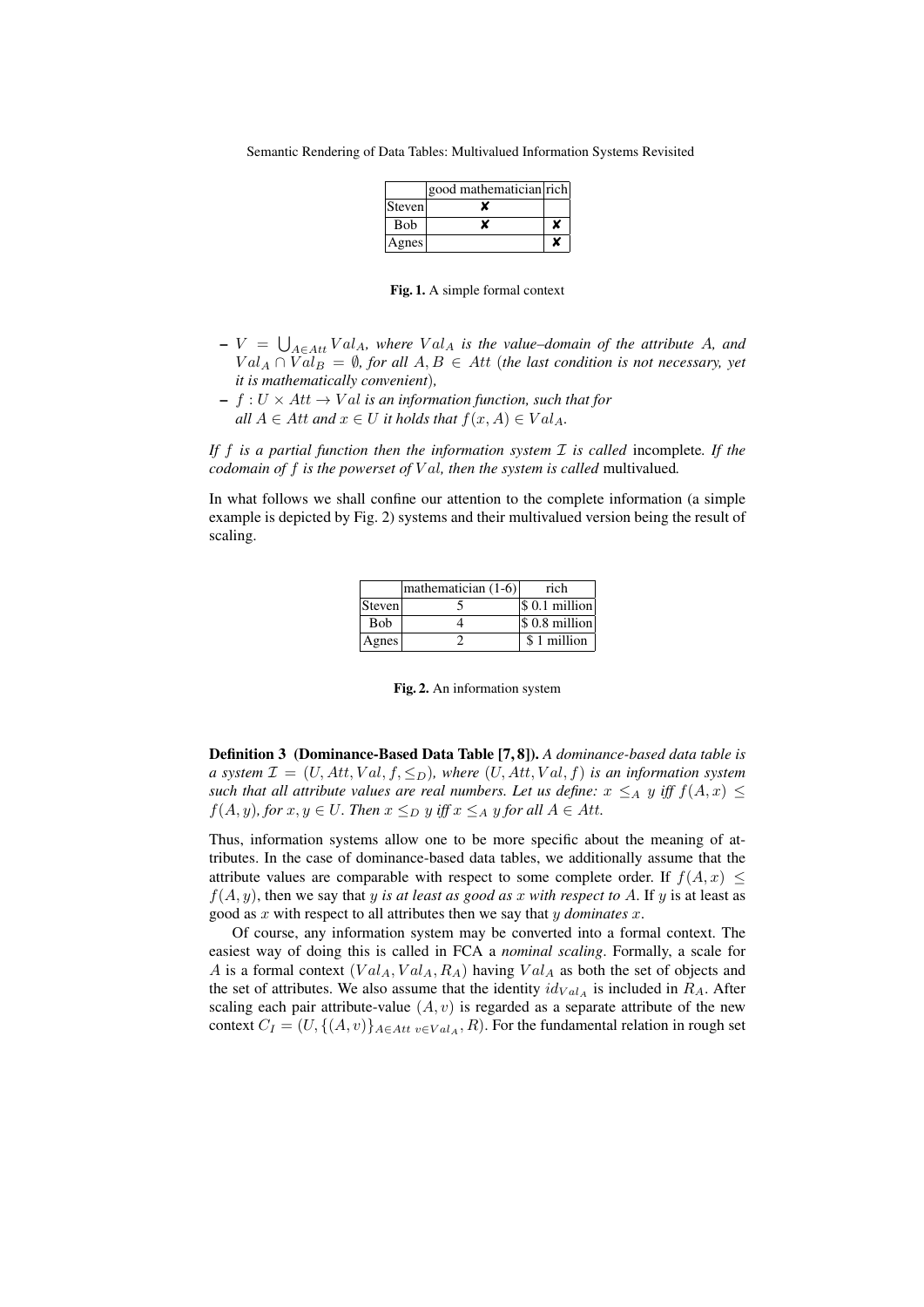#### M. Wolski, A. Gomolińska

theory is the indistinguishability, the values in  $(Val_A, Val_A, R_A)$  are compared by the equality relation:  $R_A$  is =, for every A; and in consequence 1 is interpreted as 1, 2 as 2, and so on. That is why in the scale depicted in Fig. 3 only the diagonal is marked by  $\mathsf{\textbf{X}}$ . This type of scaling is called *nominal*. However, since all values in our exemplary data



Fig. 3. Nominal scaling: the common ground of FCA and RST

table are real numbers, we can compare them with respect to  $\leq$  instead of  $=$ . Actually, when we order these values according to  $\leq$  we do change the scaling, or better still, the semantics (interpretation) of attribute values. Now, e.g., Bob's score in physics 5 and Agnes's score 2 means that Bob is a better mathematician than Agnes. In other words, whatever Agnes can solve, Bob can as well. Following DRS, we may say that Bob is at least as good as Agnes with respect to the attribute *mathematician*. Formally, the higher value (e.g., 5) with respect to  $\leq$  implies the lower value (e.g., 2). Such scales are called *ordinal scales*. Thus this time the mark **<sup>***x* on 5 may mean that Bob has solved at least</sup> 5 problems. Under this reading Bob has solved at least 4 problems too. Therefore the scaling representing this interpretation (semantics) may be defined as depicted in Fig. 4. Please note that the values \$ 0.1 or \$ 0.8 are interpreted in the same fashion. Thus  $\times$ on \$ 0.8 means that Bob has at least \$ 0.8 on his bank account, and in consequence he has at least \$ 0.1 too. Following DRS, we may say that Bob dominates Steven. In consequence, both RST and DRS start with the same date table but use different scales (interpretations). Of course, there are also (many) other possibilities. We conclude this

|                |   | ↩ |   |   |   | b |       |                         |   |   |            |   |   |   |               |   |                  |          |   |
|----------------|---|---|---|---|---|---|-------|-------------------------|---|---|------------|---|---|---|---------------|---|------------------|----------|---|
|                | x |   |   |   |   |   |       | $ \$ 0.1  \$ 0.8  \$ 1$ |   |   |            |   |   |   | mathematician |   |                  | rich     |   |
| $\overline{2}$ | х |   |   |   |   |   |       | v                       |   |   |            |   |   |   |               |   | $\sqrt[16]{6}$ . | \$0.8 \$ |   |
| 3 <sup>1</sup> |   |   | x |   |   |   |       |                         |   |   | Steven     | ¥ |   |   |               | ¥ | x                |          |   |
| 4 <sup>1</sup> |   |   |   | × |   |   | \$0.8 | ີ                       | × |   | <b>Bob</b> |   |   | ∼ |               |   | ×                | x        |   |
| 5              |   |   |   |   | ັ |   | Φ     |                         | ∼ | × | Agnes      | ¥ | x |   |               |   | ×                | v<br>×   | x |
| 6              |   |   |   |   |   | × |       |                         |   |   |            |   |   |   |               |   |                  |          |   |

Fig. 4. DRS in terms of formal contexts

part with a nontrivial interpretation offered by B. Ganter during his seminar at Warsaw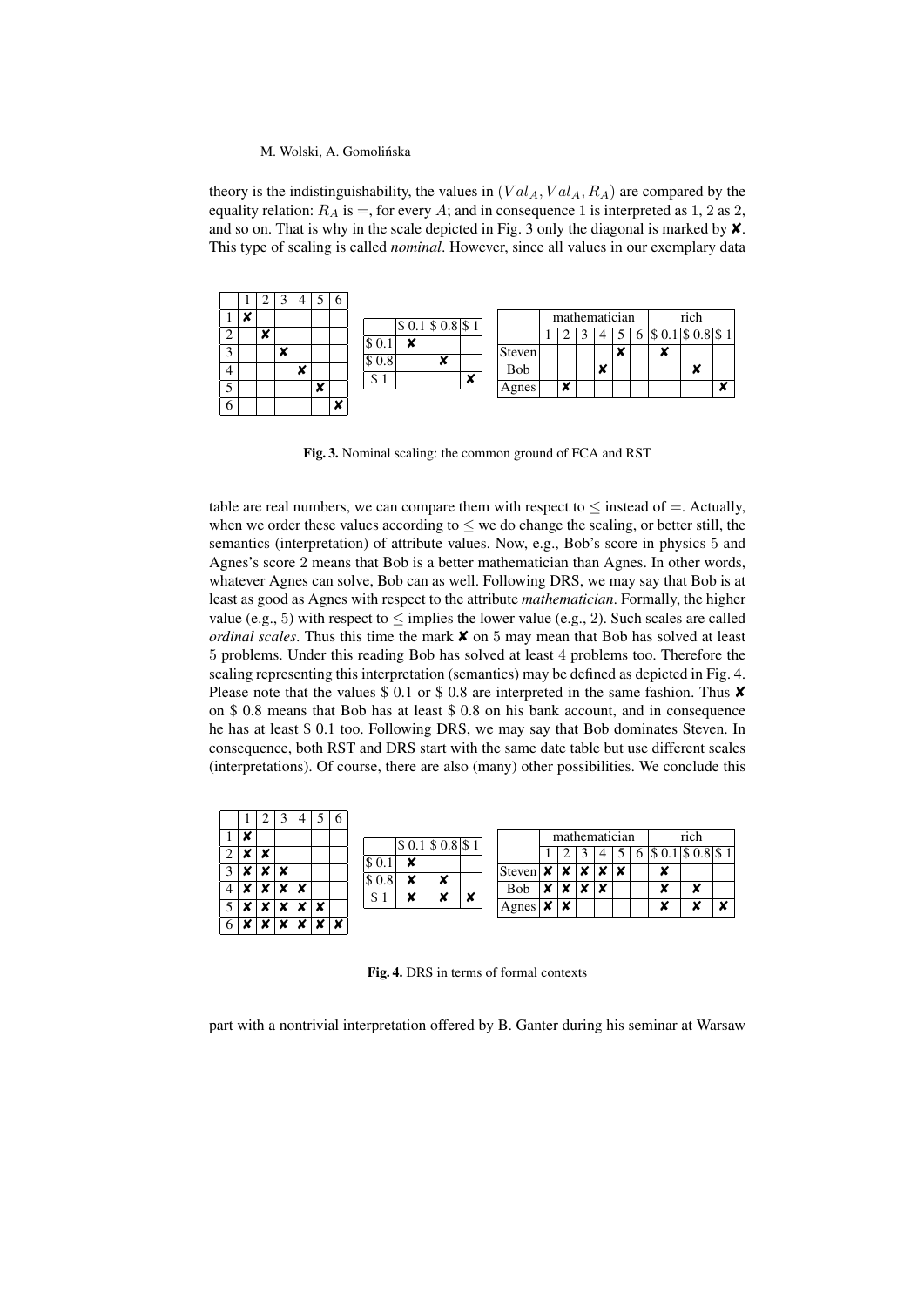University (a few years ago). He suggested to read the exam scores in a natural language and take the "natural" scale. Under this reading, someone who has done a very good

| 1 may be interpreted as | bad            |  |   |   |  |
|-------------------------|----------------|--|---|---|--|
| 2 may be interpreted as | unsatisfactory |  |   |   |  |
| 3 may be interpreted as | satisfactory   |  | × |   |  |
|                         |                |  |   |   |  |
| 4 may be interpreted as | good           |  |   | x |  |
| 5 may be interpreted as | very good      |  |   |   |  |
| 6 may be interpreted as | excellent      |  |   |   |  |
|                         |                |  |   |   |  |
|                         |                |  |   |   |  |

Fig. 5. B. Ganter's semantics of exam's scores and scaling

job has done also a good job. The job of course is also satisfactory. However, someone who has done a bad job has also done an unsatisfactory job, but not *vice versa*. In consequence we obtain yet another scale, as depicted by Fig. 5. In this scale we use two orderings, and this type of scaling is therefore called *bi-ordinal*. Thus, starting from the information system depicted by Fig. 2 we can obtain a number of different multivalued information systems, depending on which scale is applied to the original system (see Fig. 6).

|                            |            |                       |            | mathematician (1-6)                                                      | rich                      |  |  |  |  |
|----------------------------|------------|-----------------------|------------|--------------------------------------------------------------------------|---------------------------|--|--|--|--|
| Nominal scaling            |            |                       | Steven     | $\{5\}$                                                                  | $\{$ \$0.1 million $\}$   |  |  |  |  |
|                            |            |                       | <b>Bob</b> | ∤4∤                                                                      | $\{$ \$0.8 million $\}$   |  |  |  |  |
|                            |            |                       | Agnes      | $\{2\}$                                                                  | $\{\$1\text{ million }\}$ |  |  |  |  |
|                            |            |                       |            |                                                                          |                           |  |  |  |  |
|                            |            | mathematician $(1-6)$ |            | rich                                                                     |                           |  |  |  |  |
| Ordinal scaling            | Steven     | $\{1, 2, 3, 4, 5\}$   |            | $\{$ \$0.1 million $\}$                                                  |                           |  |  |  |  |
|                            | <b>Bob</b> | $\{1, 2, 3, 4\}$      |            | $\{\$0.1 \text{ million}, \$0.8 \text{ million}\}\$                      |                           |  |  |  |  |
|                            | Agnes      | ${1, 2}$              |            | $\{\$0.1 \text{ million}, \$0.8 \text{ million } \$1 \text{ million }\}$ |                           |  |  |  |  |
|                            |            |                       |            |                                                                          |                           |  |  |  |  |
|                            |            | mathematician $(1-6)$ |            | rich                                                                     |                           |  |  |  |  |
| <b>B.</b> Ganter's scaling | Steven     | $\{3,4,5\}$           |            |                                                                          | $\{$ \$0.1 million $\}$   |  |  |  |  |
|                            | Bob        | $\{3,4\}$             |            | $\{\$0.1 \text{ million}, \$0.8 \text{ million}\}\$                      |                           |  |  |  |  |

Fig. 6. Multivalued information systems as the results of scaling, i.e. providing data tables with interpretation/semantics

Agnes {2} {\$0.1 million , \$0.8 million \$1 million }

More formally, different interpretations/semantics of attribute values lead to different formal contexts. When one starts with a multivalued context (an information system)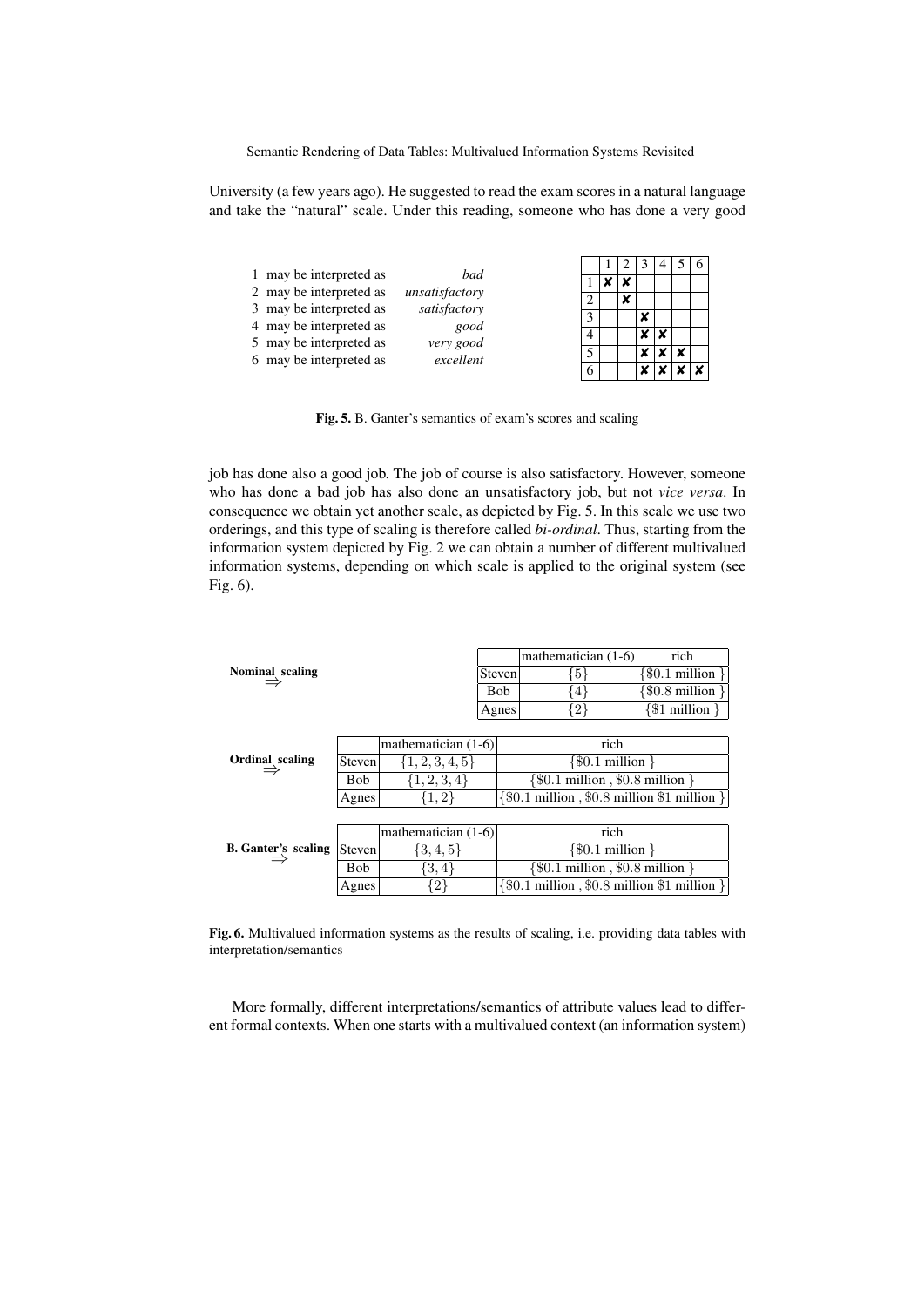#### M. Wolski, A. Gomolińska

 $\mathcal{I} = (U, Att, Val, f)$  and a set of scales  $S = \{(Val_A, Val_A, R_A) : A \in Att\}$  (as discussed above), then every pair  $(A, v)$ , where  $A \in Att$  and  $v \in Val_A$ , is regarded as the attribute in the induced formal context  $C_I = (U, \{(A, v)\}_{A \in Att} v \in Val_A, R)$ , where R is defined by

$$
R = \{(x, (A, v)) : v \in f_s(x, A)\},\
$$

$$
f_s(x, A) = \{v_i \in Val_A : f(x, A) = v \& (v, v_i) \in R_A\}.
$$

Of course every (multivalued) context  $\mathcal{I} = (U, Att, Val, f)$  may also be converted into a multivalued information system  $\mathcal{I}_S = (U, Att, Val, f_s)$ . The whole process of providing  $\mathcal I$  with semantics given by  $S$  is depicted by Fig.6.

### 3 Information Processing: Approximation Operators

In the previous section we have discussed information systems (collected pieces of data about objects) which must be further processed to give some meaningful output (knowledge). The information processing in rough set theory [4–6] and dominance based rough set theory (DRS) [7, 8] is done by means of binary relations between objects. However, formal concept analysis (FCA) [1, 9] is based upon a relation between objects and attributes; in some special cases this relation may be reduced to the relation between objects, but it is not always possible. In multivalued information systems, in contrast to the classical information systems where there is considered a single relation, there are three important relations between objects [3, 4].

Definition 4. *Let* (U, Att, V al, f) *be a multivalued information system; then one can define:*

- *Informational Indiscerniblity:* x *Ind y iff*  $f(x, A) = f(y, A)$ ,
- $\blacksquare$  *Informational Connectivity (Similarity):*  $x \, Sim \, y \, iff \, f(x, A) \cap f(y, A) \neq \emptyset$ ,
- *Informational Inclusion:* x Incl y *iff* f(x, A) ⊆ f(y, A)*,*

*for all*  $A \in$  *Att and*  $x, y \in U$ *.* 

Usually, the output of data analysis is related to some aspect of reality represented by a *decision attribute*. For example, we could take the *subjective quality of life* as the decision attribute. Then our aim would be to "express" the subjective quality of life in terms of the attributes *mathematician* and *rich*, which are (in this case) called *conditional attributes* (we would like to obtain knowledge how the subjective quality of life "depends" on wealth and education in mathematics). Information systems having a single attribute distinguished as a decision attribute are called *decision tables*. In such a case, all informational relations (indiscerniblity, connectivity, and inclusion) are defined with respect to (only) conditional attributes.

As earlier, we shall start discussion in this section with FCA (and its operators).

**Definition 5 (Derivation Operators).** *For a formal context*  $C = (U, Att, R)$ *, define:* 

$$
R'(X) = \{ A \in Att : \forall x \in X \ ((x, A) \in R) \},
$$

$$
R'(\mathcal{A}) = \{x \in U : \forall A \in \mathcal{A} \ ((x, A) \in R)\},\
$$

*for all*  $X \subseteq U$  *and*  $A \subseteq Att$ *.*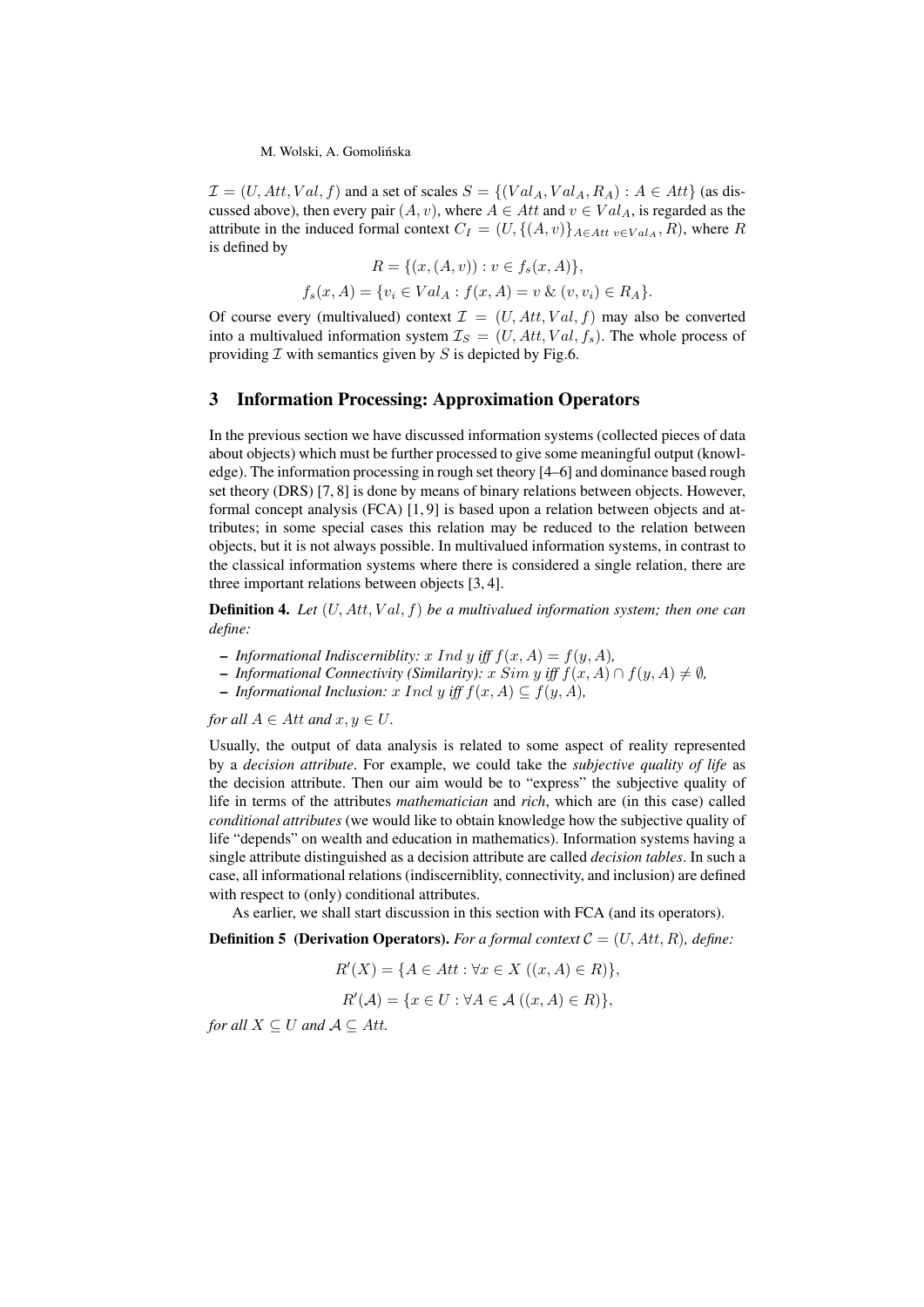Semantic Rendering of Data Tables: Multivalued Information Systems Revisited

|                 | mathematician $(1-6)$ | rich                   | $\vert$ sub. quality of life (1-3) $\vert$ |
|-----------------|-----------------------|------------------------|--------------------------------------------|
| Steven          |                       | S 0.1 million          |                                            |
| <b>Bob</b>      |                       | $\vert$ \$ 0.8 million |                                            |
| $\sqrt{A}$ gnes |                       | \$1 million            |                                            |

Fig. 7. A decision table

**Definition 6 (Formal Concept).** A formal concept is a pair  $(X, \mathcal{A})$  such that  $X =$  $R'(\mathcal{A})$  and  $\mathcal{A} = R'(X)$ . X is called an extension and  $\mathcal{A}$  is called an intention of this *concept.*

Let us start with a complete information system  $\mathcal{I} = (U, Att, Val, f)$  and a semantics S, that is, a family of scales  $R_A$ , for all  $A \in Att$ . As one can easily observe, for every object x in  $C_I = (U, \{(A, v)\}_{A \in Att \ v \in Val_A}, R)$ , a pair  $(R'(R'(\{x\})), R'(\{x\}))$  is a concept, and  $y \in R'(R'(\lbrace x \rbrace))$  provided that x Incl y in the corresponding multivalued information system  $\mathcal{I}_S = (U, Att, Val, f_s)$ :

$$
R'(R'(\{x\})) = \{y \in U : x \text{ Ind } y\}.
$$

However, it usually happens that

$$
R'(R'(X)) \neq \{ y \in U : \exists x \ (x \ Ind \ y \ \& \ x \in X) \}.
$$

But it always holds that

$$
X \subseteq \{ y \in U : \exists x \ (x \ Ind \ y \ \& \ x \in X \} \} \subseteq R'(R'(X)).
$$

However, after conversion of an information system  $\mathcal{I} = (U, Att, Val, f)$  to the formal context  $C_I = (U, \{(A, v)\}_{A \in Att \ v \in Val_A}, R)$  we lose the contact with original attributes (we shall discuss this issue in detail later in the paper).

Definition 7 (Lower and Upper Approximations). *A pair* (U, E)*, where* E *is an equivalence relation, is called an approximation space. Define after Z. Pawlak:*

$$
Low_E(X) = \{x \in U : [x]_E \subseteq X\},
$$
  

$$
Upp_E(X) = \{x \in U : [x]_E \cap X \neq \emptyset\}.
$$

 $Low_E(X)$  *is called the lower approximation of* X, whereas  $Upp_E(X)$  *is called the upper approximation of* X*.*

Coming back to information systems, every set of attributes  $A \subseteq Att$  of an information system  $\mathcal{I} = (U, Att, Val, f)$  induces an approximation space  $(U, E_{\mathcal{A}})$ , where  $E_{\mathcal{A}} =$  $\{(x, y) : f(x, A) = f(y, A) \text{ for all } A \in A\}$ . In order to simplify the notation, we shall write  $Low_{\mathcal{A}}(X)$  and  $Upp_{\mathcal{A}}(X)$  for  $Low_{E_{\mathcal{A}}}(X)$  and  $Upp_{E_{\mathcal{A}}}(X)$ , respectively. In the case when  $A = Att$ , we shall leave E without any subscript.

Every information system  $\mathcal{I} = (U, Att, Val, f)$  (together with a family of scales S) induces also a multivalued information system  $\mathcal{I}_S = (U, Att, Val, f_s)$  and another approximation space  $(U, Ind)$ . Due to scaling,  $Ind$  and  $E$  may be two different relations.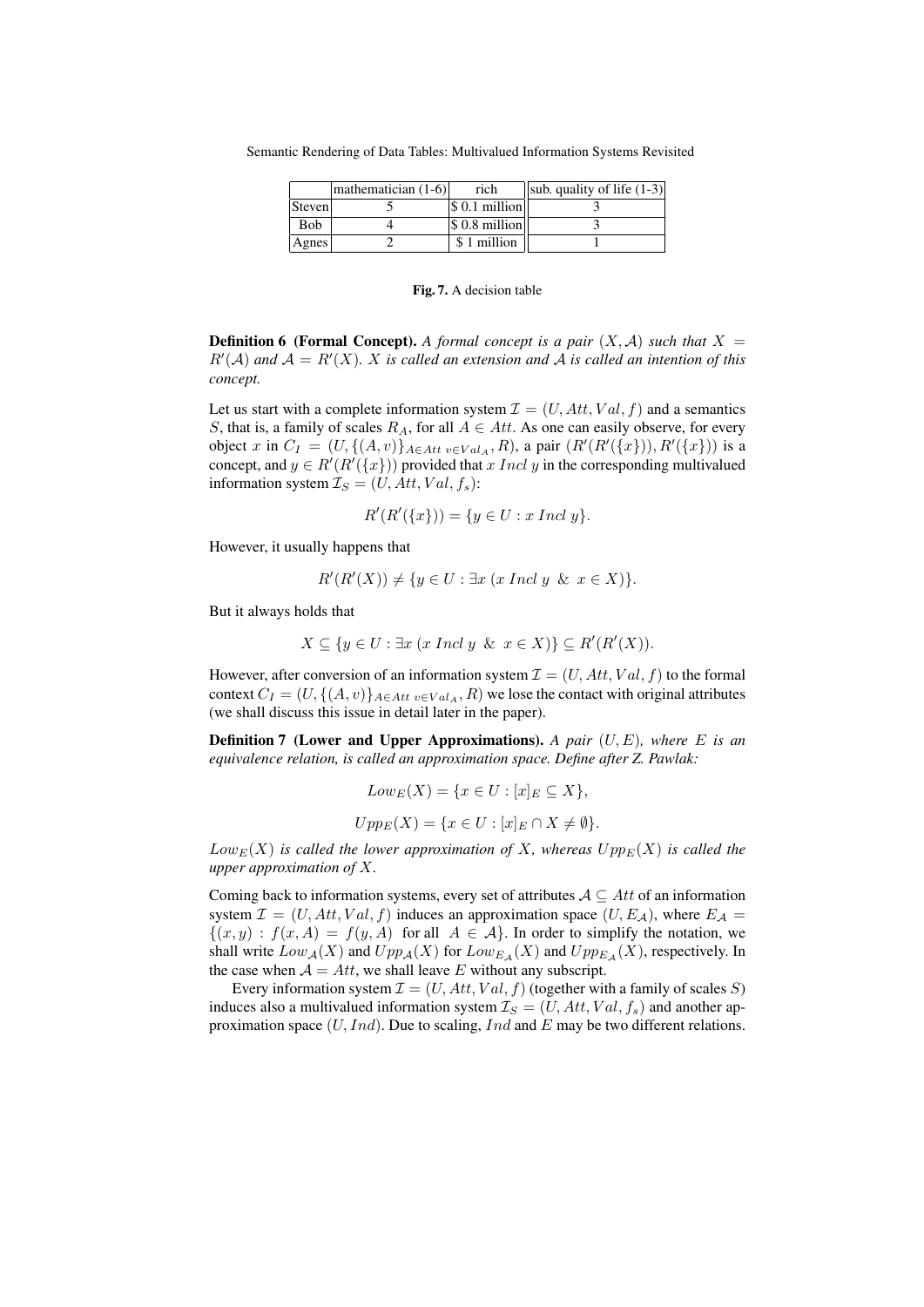#### M. Wolski, A. Gomolinska ´

For any  $A \subseteq Att$  of  $(U, Att, Val, f_s)$  the corresponding indiscernibility relation will be denoted by  $Ind_A$ . This notational convention will also be used for other relations.

As usual, we can generalise  $E$  to any reflexive relation  $P$  (e.g.  $Sim$  or  $Incl$ ) and obtain generalised approximation operators. Let  $[x]_P = \{y \in U : (x, y) \in P\}$  and define:

$$
Low_P(X) = \{x \in U : [x]_P \subseteq X\},
$$
  

$$
Upp_P(X) = \{x \in U : [x]_P \cap X \neq \emptyset\}.
$$

As one can note, it holds that

$$
Upp_{Incl}(x) = R'(R'(\{x\})) = \{y \in U : x Incl y\},\
$$

and

$$
Upp_{Incl}(X) = \{ y \in U : \exists x \ (x \ Incl \ y \ \& \ x \in X) \}.
$$

However,  $R'(R'(X))$  is much more complex in the settings of information systems than it might seem at the first sight. It is worth noting that  $R'(X)$ , for  $X \subseteq U$ , is a set consisting of pairs  $(A, v)$ . So, in order to go back to the level of information systems we need a method of retrieving the original attributes from this set, so as it would act as  $A \subseteq Att$ . Let Atex (attribute extraction) be defined by  $Atex(H) = \{A : (A, v) \in H\}$ for  $H \subseteq Att \times Val$ . Obviously, this a projection operation on the first coordinate and it makes sense only for a family of *regular* scales. Consider the following example. Let  $Val = \{1, 2, 3, 4, 5, 6\}$  be a set of values of some attribute A. Assume that a scaling converts 1 to  $\{1, 2\}$ , 2 to  $\{2, 3\}$ , and all other values to  $\{3, 4, 5, 6\}$ . So after scaling A has three value sets:  $\{1, 2\}, \{2, 3\}, \{3, 4, 5, 6\}$ . Let  $f(x, A) = \{1, 2\}$  and  $f(y, A) = \{2, 3\}$ . Now, let us start with  $(U, \{A\}, Val, f)$ , then go to the corresponding  $C_I$ , and compute  $R'(\lbrace x, y \rbrace)$ , which is  $\lbrace (A, 2) \rbrace$  – but this item does not make sense in our semantics S:  ${2}$  is the meaning of neither element of Val. Thus, using set intersection ∩ we may produce a new non-empty value set, which is not present in  $\mathcal{I}_S = (U, Att, Val, f_s)$ . scale is *regular* if that is not possible. Nominal and ordinal scales are regular.

Only for regular scales we are able to define the concepts of the formal context on the level of attributes of information systems. Let  $\mathcal{I}_S = (U, Att, Val, f_s)$  be a multivalued information system obtained from an information system  $I = (U, Att, Val, f)$ by means of regular scales  $S$ ; then

$$
R'(R'(X)) = \{ y \in U : \forall A \in \text{Atext}(R'(X)) \exists x \in X \text{ (x IndA y) } \}.
$$

If the scale is not regular, then the following inclusion holds only:

$$
R''(X) = \{ y \in U : \forall A \in \text{Atext}(R'(X)) \exists x \in X \text{ (x IndA y)} \} \subseteq R'(R'(X)).
$$

Therefore, in such a case we need a new name  $R''$  for this operator.

Let us now consider a decision table  $\mathcal{I}_G = (U, Att, Val, G, f)$ , that is, an information system  $\mathcal{I} = (U, Att, Val, f)$  equipped with a decision (goal) attribute  $G \notin Att$ and f being defined on Att  $\cup$  {G}. The semantics S for  $\mathcal{I}_G$  needs now to include a scale  $R_G = (Val_G, Val_G, R_G)$  for the decision attribute. The main goal is to approximate a given pair  $(G, [v]_{R_G})$ , where  $v \in Val_G$  is a specific distinguished value. More precisely, we want to approximate the set  $X = \{x \in U : (v, f(x, G)) \in R_G\}.$ 

Let us take two scaling methods for the decision attribute *subjective quality of life*: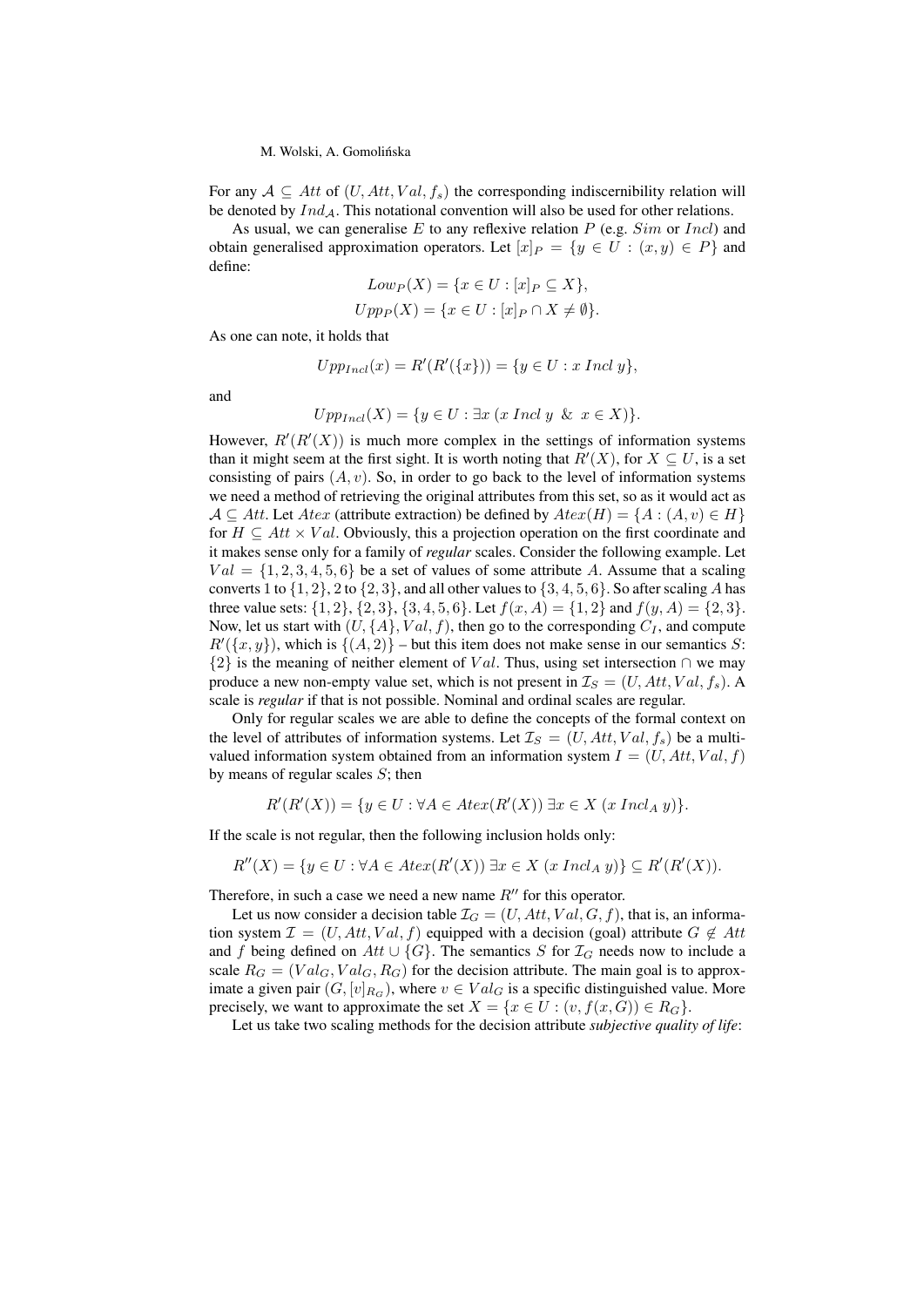Semantic Rendering of Data Tables: Multivalued Information Systems Revisited

\n
$$
\text{nominal scale } \text{Nom: } R_G = \{(i, j) : i, j \in \{1, 2, 3\} \, \& i = j\};
$$
\n

\n\n $\text{ordinal scale } \text{Ord: } R_G = \{(i, j) : i, j \in \{1, 2, 3\} \, \& j \leq i\}.$ \n

The nominal scale  $Nom_G$  interprets 1 as *low quality of life*, 2 as *average quality of life*, and 3 as *high quality of life*. As expected, the ordinal scale  $Ord_G$  interprets 1, 2, and 3 as: *at least low quality of life*, *at least average quality of life*, and *at least high quality of life*, respectively. Now, let us take the value 3 as the distinguished value of the decision attribute. Then under  $Nom_G$  we are going to approximate the set  $\{Bob, Steven\}$ , however, under  $Ord_G$  the set to be approximated is  $\{Agnes, Bob, Steven\}.$ 

The dominance-based rough set approach (DRS) [7, 8] is actually a kind of rough set theory rendered according to the above ideas and the ordinal scaling method. An information system is equipped with a dominance relation  $\leq_D$ , that is, we consider the system  $\mathcal{I} = (U, Att, Val, f, \leq_D)$  (see Section 2). This system induces a multivalued information system  $\mathcal{I}_S = (U, Att, Val, f_s)$ , where S consists of ordinal scales  $(Val_A, Val_A, R_A)$  for every  $A \in Att$ . Before we recall the definitions of the approximation operators, we need a few auxiliary concepts:

 $-D^+(x) = \{y \in U : x \leq_D y\}$  (a set of objects dominating x, or *better than* x);

- $D^{-}(x) = \{y \in U : y \leq_D x\}$  (a set of objects dominated by x, or *worse than* x);
- Decision attribute G,  $V_G = T$ ,  $Cl_t = \{x \in U : f(x, G) = t\},\$

$$
Cl_t^{\leq} = \bigcup_{s \leq \sigma^t} Cl_s \text{ and } Cl_t^{\geq} = \bigcup_{t \leq \sigma^s} Cl_s,
$$

where  $t, s \in T$ . It is additionally assumed that

$$
Cl_s \cap Cl_t = \emptyset \text{ for } s \neq t \text{ and } \bigcup_{s \in T} Cl_s = U.
$$

Classification patterns to be discovered are functions representing granules  $Cl^{\leq}{}_{t}$  and  $Cl^{\geq}$  by means of granules  $D^+(x)$  and  $D^-(x)$ . It is worth emphasising that due to the preference order, the sets to be approximated are not the particular  $Cl_t$  (for some  $t \in V_G$ ), but the upward and downward unions.

As said in the previous section, DRS may be represented in terms of ordinal scaling. In what follows we would like to make this scaling explicit in DRS and use relations Ind and Incl (from multivalued information systems) rather than the dominance relation  $\leq_D$ . Let us consider a multivalued information system  $\mathcal{I}_S = (U, Att, Val, f_s)$ obtained from  $\mathcal{I} = (U, Att, Val, f, \leq_D)$  by means of a scaling set S. Please note that due to the ordinal scaling of all attributes of  $I$ , it holds that:

$$
D^{+}(x) = \{y \in U : x \text{ Ind } y\} = R'(R'(\{x\}))),
$$
  
\n
$$
D^{-}(x) = \{y \in U : x \text{ Ind}^{-1} y\} = \{y \in U : y \text{ Ind } x\},
$$
  
\n
$$
Cl_{t}^{\geq} = \{y \in U : \exists x \text{ (}x \text{ Ind}_{G}y \& x \in Cl_{t})\},
$$
  
\n
$$
Cl_{t}^{\leq} = \{y \in U : \exists x \text{ (}x \text{ Ind}_{G}^{-1}y \& x \in Cl_{t})\}.
$$

The specific interpretation of ordinal scaling in DRS makes a new type of inconsistency in data tables possible: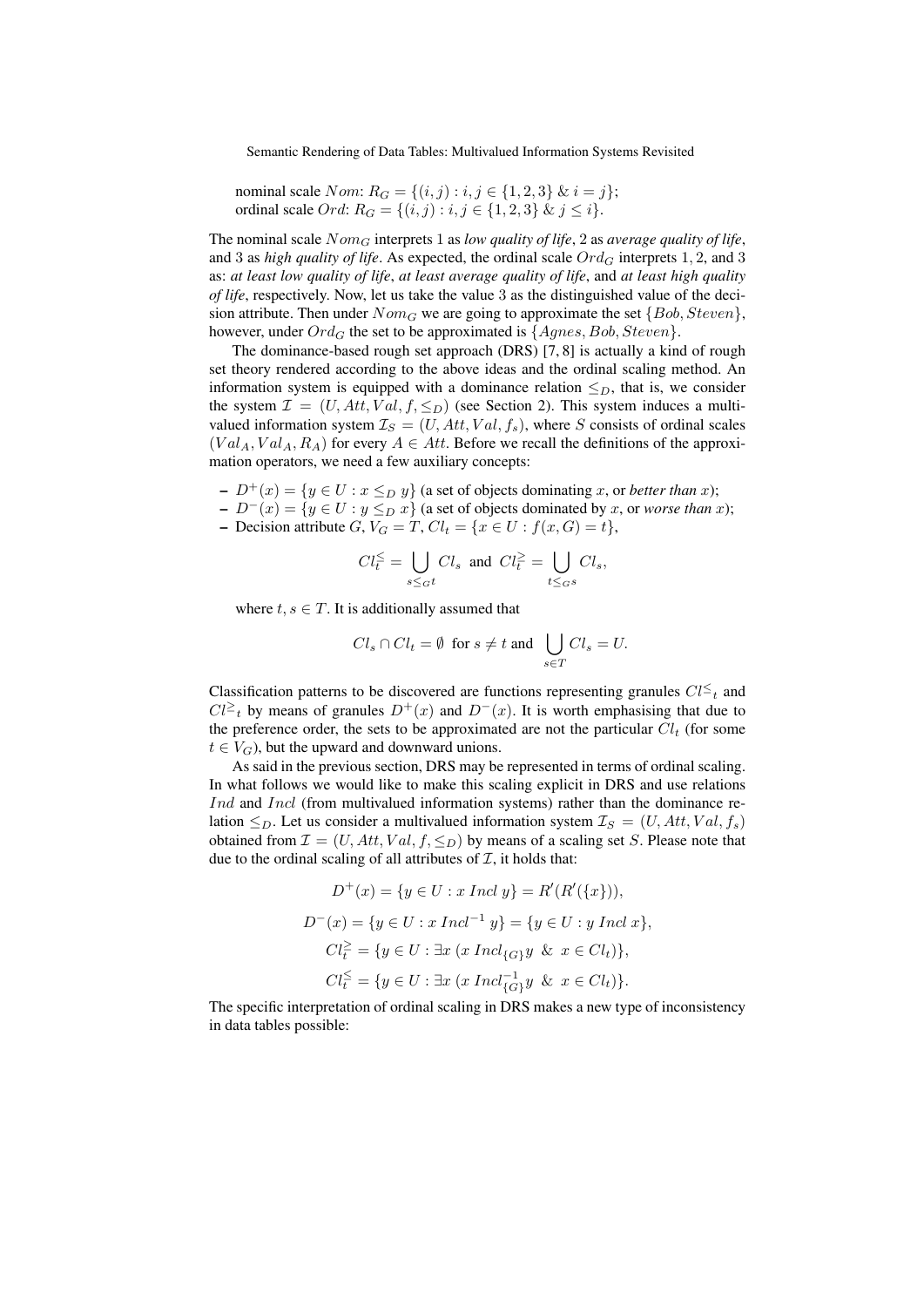M. Wolski, A. Gomolinska ´

- (a) an object x belongs to  $Cl^{\geq}$  (that is, it belongs to  $Cl_t$  or a class better than  $Cl_t$ ), but it is dominated by some objects  $y \notin Cl^{\geq}$  (it is dominated by some object from a worse class),
- (b) an object x belongs to the class  $Cl \leq_t$  (that is, it belongs  $Cl_t$  or a class worse than  $Cl<sub>t</sub>$ ), but it dominates some object  $y \notin Cl^{\leq}_{t}$  (it dominates some object from a better class).

These objects are regarded as borderline cases: they might or might not belong to a given class. In consequence, in DRS we consider the following approximations:

$$
\begin{aligned}\n\underline{Cl_{t}^{\leq}} &= \{x \in U : D^{-}(x) \subseteq Cl_{t}^{\leq}\}, \\
\overline{Cl_{t}^{\leq}} &= \{x \in U : D^{+}(x) \cap Cl_{t}^{\leq} \neq \emptyset\}, \\
\underline{Cl_{t}^{\geq}} &= \{x \in U : D^{+}(x) \subseteq Cl_{t}^{\geq}\}, \\
\overline{Cl_{t}^{\geq}} &= \{x \in U : D^{-}(x) \cap Cl_{t}^{\geq} \neq \emptyset\}.\n\end{aligned}
$$

As earlier, our aim is to express these approximation operators by means of Incl. Thus, let be given an information system  $\mathcal{I} = (U, Att, Val, f, \leq_D)$  and its corresponding multivalued information system  $(U, Att, Val, f_s)$ , obtained by means of the ordinal scaling method  $Ord$ . Then

$$
\underbrace{Cl_{\tilde{t}}^{\leq}}_{D^-(x)\subseteq Cl_{\tilde{t}}^{\leq}} \bigcup_{D^-(x)\subseteq Cl_{\tilde{t}}^{\leq}} D^-(x) = \{y \in U : \forall x \in U \ (x \ Ind \ y \Rightarrow x \in Cl_{\tilde{t}}^{\leq})\},
$$
\n
$$
\overline{Cl_{\tilde{t}}^{\leq}} = \bigcup_{x \in Cl_{\tilde{t}}^{\leq}} D^-(x) = \{y \in U : \exists x \in U \ (x \ Ind^{-1} y \ \& \ x \in Cl_{\tilde{t}}^{\leq})\},
$$
\n
$$
\underbrace{Cl_{\tilde{t}}^{\geq}}_{D^+(x)\subseteq Cl_{\tilde{t}}^{\geq}} D^+(x) = \{y \in U : \forall x \in U \ (x \ Ind^{-1} y \Rightarrow x \in Cl_{\tilde{t}}^{\geq})\},
$$
\n
$$
\overline{Cl_{t}^{\geq}} = \bigcup_{x \in Cl_{\tilde{t}}^{\geq}} D^+(x) = \{y \in U : \exists x \in U \ (x \ Ind \ y \ \& \ x \in Cl_{\tilde{t}}^{\geq})\}.
$$

So, we are able to transfer FCA, RST, and DRS, along with explicitly given semantics  $S$ (a family of scales  $R_A$  for every attribute  $A \in Att$ ) into the framework of multivalued information systems. The connections between the operators discussed above are as follows:

$$
\frac{Cl_t^{\leq}}{Cl_t^{\leq}} = Low_{Incl-1}(Cl_t^{\leq}),
$$
  

$$
\overline{Cl_t^{\leq}} = Upp_{Incl}(Cl_t^{\leq}),
$$
  

$$
\frac{Cl_t^{\geq}}{Cl_t^{\geq}} = Low_{Incl}(Cl_t^{\geq}),
$$
  

$$
\overline{Cl_t^{\geq}} = Upp_{Incl-1}(Cl_t^{\geq}) \subseteq R'(R'(Cl_t^{\geq})).
$$

Two important comments are needed. As long as we regard all above operators as *approximation* operators, RST and DRS based results are better than that coming from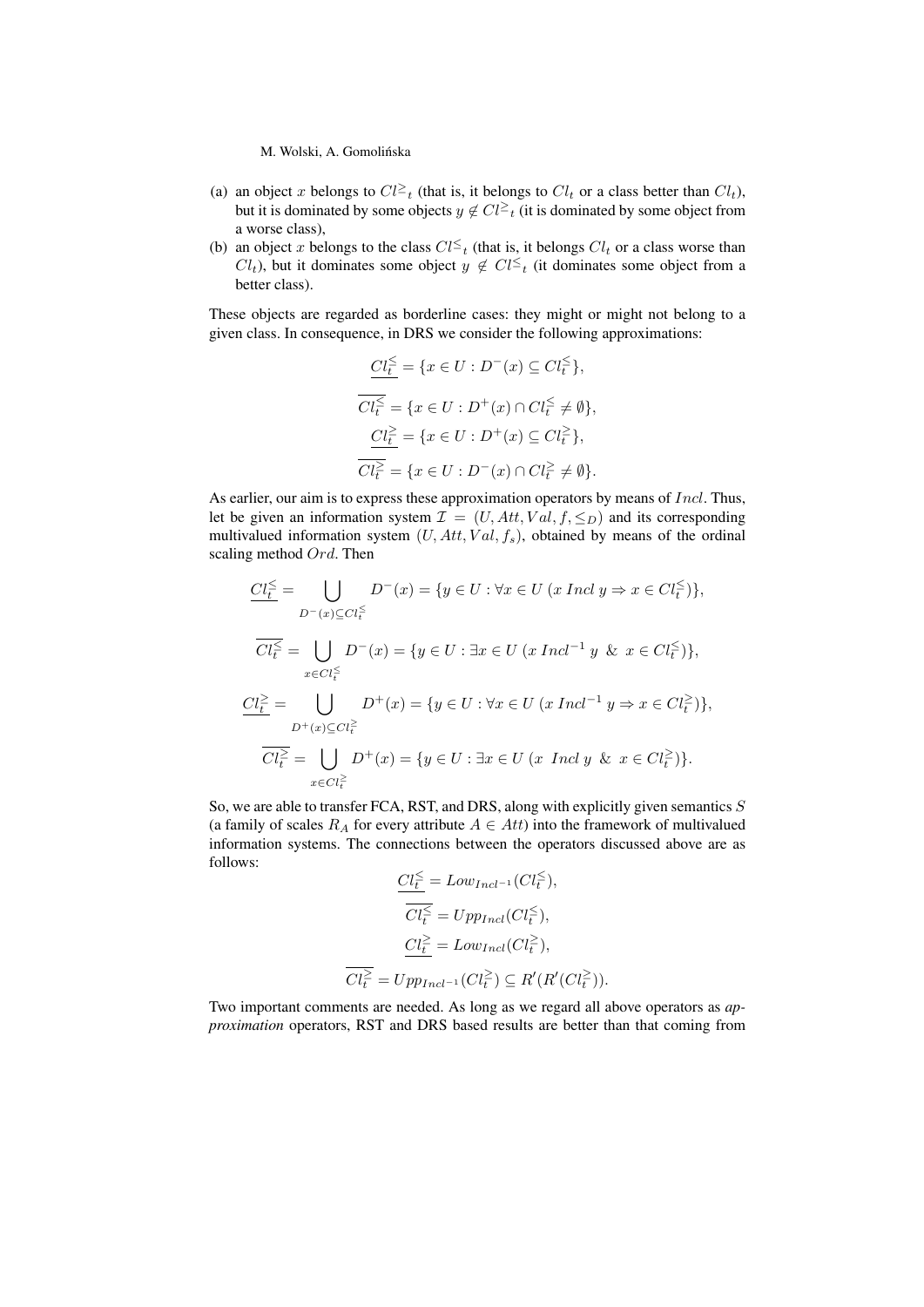Semantic Rendering of Data Tables: Multivalued Information Systems Revisited

FCA. However, when we change the context, then the FCA operator may be more preferable. Secondly, in DRS, x Incl y is read as y *is better than* x. However, there are other readings possible, e.g., *we have more pieces of information about* y *than about* x.

Let us consider an example which brings new meanings for relations and operators we have discussed so far. Let w be a serious disease which we have an antibiotic working against. Let us assume that we have a test checking whether someone is ill, but the antibiotic should be given to a patient before the disease develops. So, our aim is to select people who will be given the medicine. One very expensive solution is to give the medicine to all people (that is, all elements of the universe  $U$ ). On the other extreme, we could give the medicine only to people who test positive for w. Of course, both solutions are not good and we need to find another method of selection. We are going to employ the John Stuart Mill inductive reasoning [2] here, which was designed to solve problems of this type, but under complete knowledge. We shall focus our attention on the very basic cannon, namely the direct method of agreement (Fig. 8). We are not going to use the pure form of this cannon, but rather its rough set based rendering.

A B C D occur together with w, v<br>A E F G occur together with w, z  $occur$  together with w, z Therefore A is the cause of w

Fig. 8. Direct method of agreement: *If two or more instances of the phenomenon under investigation have only one circumstance in common, the circumstance in which alone all the instances agree, is the cause (or effect) of the given phenomenon* [2].

Let be given an information system  $\mathcal{I} = (U, Att, Val, f)$  representing our (medical) knowledge about people. At first, we employ a semantics  $S$  consisting only of ordinal scales such that for each attribute A of  $\mathcal{I}_{\mathcal{S}} = (U, Att, Val, f_{\mathcal{S}})$ , the relation x Incl<sub>A</sub> y means that y is in a worse medical condition than x with respect to A and w. In our settings, Mill's inductive reasoning is modelled in the following way. The concept w is actually a set  $\{x \in U : f(x, \mathbf{w}) = \top\}$ , where  $Val_{\mathbf{w}} = {\top, \bot}$  (truth and false, respectively). The scale  $R_w$  is given by  $\{(\top, \top), (\top, \bot), (\bot, \bot)\}\)$ , so if  $f(x, w) = \top$ , then  $f_S(x, \mathbf{w}) = {\top, \bot}$ , and if  $f(x, \mathbf{w}) = {\bot}$ , then  $f_S(x, \mathbf{w}) = {\bot}$ . Thus, as required, if x Incl<sub>w</sub> y, then y is in the same or worse medical condition than x, so if x is ill, then y must be ill as well. Let  $Cl_{\top}$  be a set of positive examples of w (direct method of agreement). The term "in common" (Fig. 8) is beyond the expressive power of pure RST and DRS. However, in our case we can retrieve common attributes by means of  $A \text{t}ex(R'(Cl<sub>T</sub>)).$  Now we can compute possible solutions to our problem:

$$
Cl_{\top} \subseteq Upp_{Ind}(Cl_{\top}) \subseteq Upp_{Ind}^{-1}(Cl_{\top}) = \overline{Cl_{\top}^{\geq}} \subseteq R'(R'(Cl_{\top}^{\geq}).
$$

As said  $Cl_{\tau}$  is an extreme solution, another one may be given by  $Upp_{Ind}(Cl_{\tau})$  (that is, we give the antibiotic to all people with exactly the same medical description in terms of conditional attributes as some patients having positive test for w). It seems reasonable, however the next solution  $Upp_{Incl}^{-1}(Cl_{\top}) = Cl_{\top}^{\geq}$  is much better: we give the medicine to all people with the same or worse medical condition than some patients who have